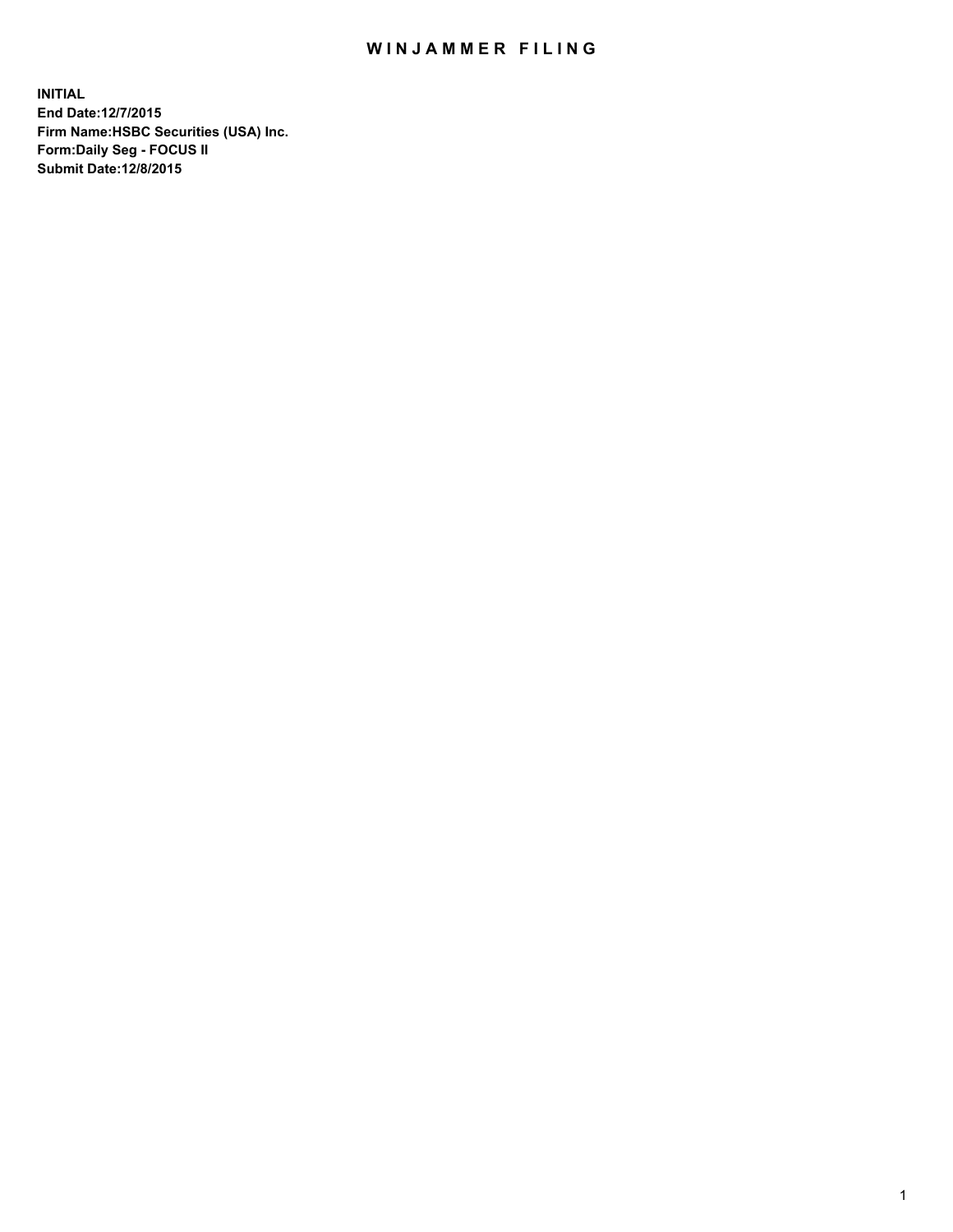## **INITIAL End Date:12/7/2015 Firm Name:HSBC Securities (USA) Inc. Form:Daily Seg - FOCUS II Submit Date:12/8/2015 Daily Segregation - Cover Page**

| Name of Company<br><b>Contact Name</b><br><b>Contact Phone Number</b><br><b>Contact Email Address</b>                                                                                                                                                                                                                         | <b>HSBC Securities (USA) Inc.</b><br>Steven richardson<br>212-525-6445<br>steven.richardson@us.hsbc.com |
|-------------------------------------------------------------------------------------------------------------------------------------------------------------------------------------------------------------------------------------------------------------------------------------------------------------------------------|---------------------------------------------------------------------------------------------------------|
| FCM's Customer Segregated Funds Residual Interest Target (choose one):<br>a. Minimum dollar amount: ; or<br>b. Minimum percentage of customer segregated funds required:%; or<br>c. Dollar amount range between: and; or<br>d. Percentage range of customer segregated funds required between: % and %.                       | 110,000,000<br><u>0</u><br>0 <sub>0</sub><br>0 <sub>0</sub>                                             |
| FCM's Customer Secured Amount Funds Residual Interest Target (choose one):<br>a. Minimum dollar amount: ; or<br>b. Minimum percentage of customer secured funds required:%; or<br>c. Dollar amount range between: and; or<br>d. Percentage range of customer secured funds required between: % and %.                         | 10,000,000<br>0 <sub>0</sub><br>0 <sub>0</sub>                                                          |
| FCM's Cleared Swaps Customer Collateral Residual Interest Target (choose one):<br>a. Minimum dollar amount: ; or<br>b. Minimum percentage of cleared swaps customer collateral required:%; or<br>c. Dollar amount range between: and; or<br>d. Percentage range of cleared swaps customer collateral required between:% and%. | 90,000,000<br><u>0</u><br>00<br><u>00</u>                                                               |

Attach supporting documents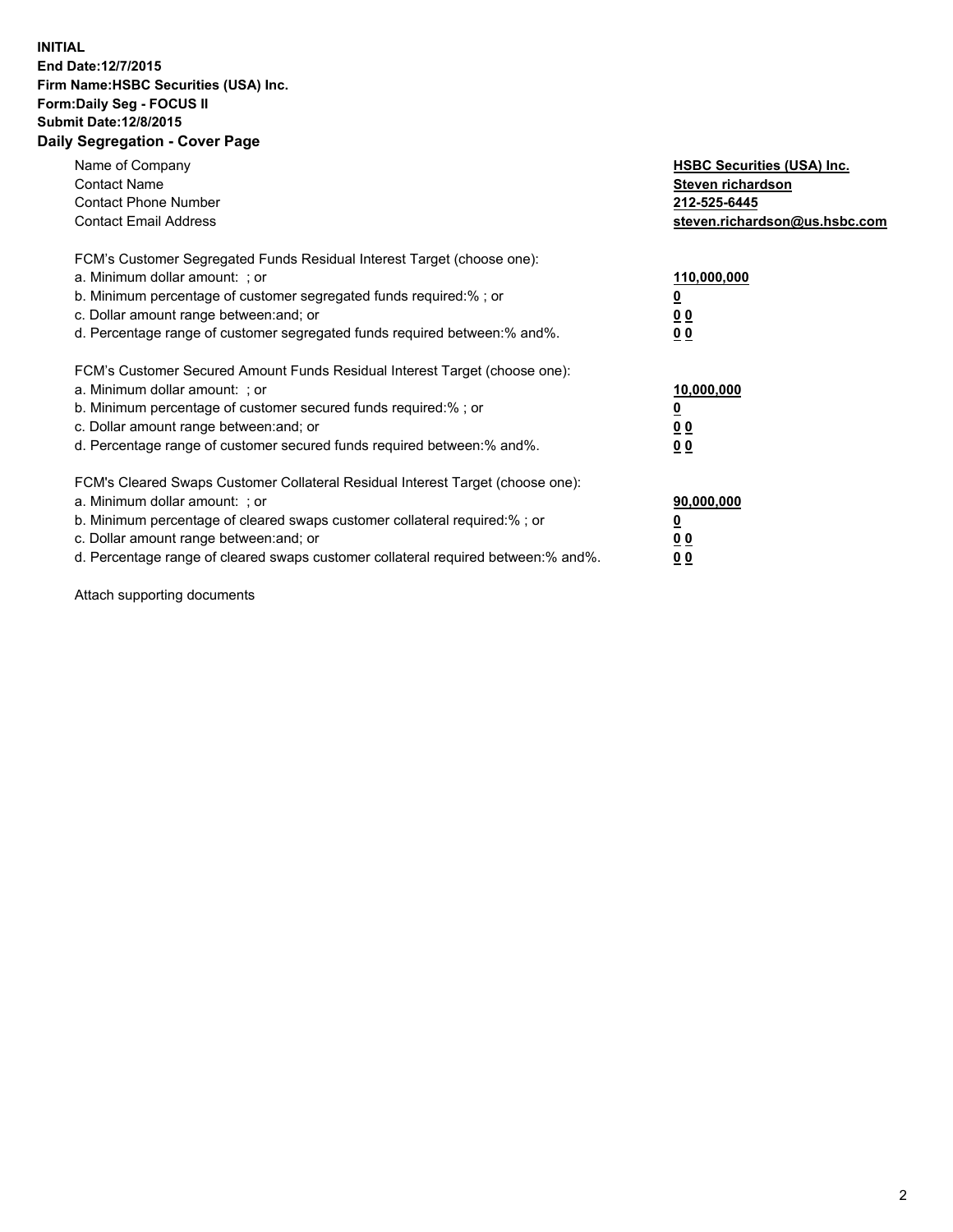**INITIAL End Date:12/7/2015 Firm Name:HSBC Securities (USA) Inc. Form:Daily Seg - FOCUS II Submit Date:12/8/2015 Daily Segregation - Secured Amounts**

Foreign Futures and Foreign Options Secured Amounts Amount required to be set aside pursuant to law, rule or regulation of a foreign government or a rule of a self-regulatory organization authorized thereunder **0** [7305] 1. Net ledger balance - Foreign Futures and Foreign Option Trading - All Customers A. Cash **97,246,658** [7315] B. Securities (at market) **122,730,371** [7317] 2. Net unrealized profit (loss) in open futures contracts traded on a foreign board of trade **-20,626,323** [7325] 3. Exchange traded options a. Market value of open option contracts purchased on a foreign board of trade **0** [7335] b. Market value of open contracts granted (sold) on a foreign board of trade **0** [7337] 4. Net equity (deficit) (add lines 1. 2. and 3.) **199,350,706** [7345] 5. Account liquidating to a deficit and account with a debit balances - gross amount **129,188** [7351] Less: amount offset by customer owned securities **-125,341** [7352] **3,847** [7354] 6. Amount required to be set aside as the secured amount - Net Liquidating Equity Method (add lines 4 and 5) **199,354,553** [7355] 7. Greater of amount required to be set aside pursuant to foreign jurisdiction (above) or line 6. **199,354,552** [7360] FUNDS DEPOSITED IN SEPARATE REGULATION 30.7 ACCOUNTS 1. Cash in banks A. Banks located in the United States **27,735,404** [7500] B. Other banks qualified under Regulation 30.7 **0** [7520] **27,735,404** [7530] 2. Securities A. In safekeeping with banks located in the United States **80,351,700** [7540] B. In safekeeping with other banks qualified under Regulation 30.7 **0** [7560] **80,351,700** [7570] 3. Equities with registered futures commission merchants A. Cash **0** [7580] B. Securities **0** [7590] C. Unrealized gain (loss) on open futures contracts **0** [7600] D. Value of long option contracts **0** [7610] E. Value of short option contracts **0** [7615] **0** [7620] 4. Amounts held by clearing organizations of foreign boards of trade A. Cash **0** [7640] B. Securities **0** [7650] C. Amount due to (from) clearing organization - daily variation **0** [7660] D. Value of long option contracts **0** [7670] E. Value of short option contracts **0** [7675] **0** [7680] 5. Amounts held by members of foreign boards of trade A. Cash **117,754,106** [7700] B. Securities **42,378,671** [7710] C. Unrealized gain (loss) on open futures contracts **-20,626,323** [7720] D. Value of long option contracts **0** [7730] E. Value of short option contracts **0** [7735] **139,506,454** [7740] 6. Amounts with other depositories designated by a foreign board of trade **0** [7760] 7. Segregated funds on hand **0** [7765] 8. Total funds in separate section 30.7 accounts **247,593,558** [7770] 9. Excess (deficiency) Set Aside for Secured Amount (subtract line 7 Secured Statement Page 1 from Line 8) **48,239,006** [7380] 10. Management Target Amount for Excess funds in separate section 30.7 accounts **10,000,000** [7780] 11. Excess (deficiency) funds in separate 30.7 accounts over (under) Management Target **38,239,006** [7785]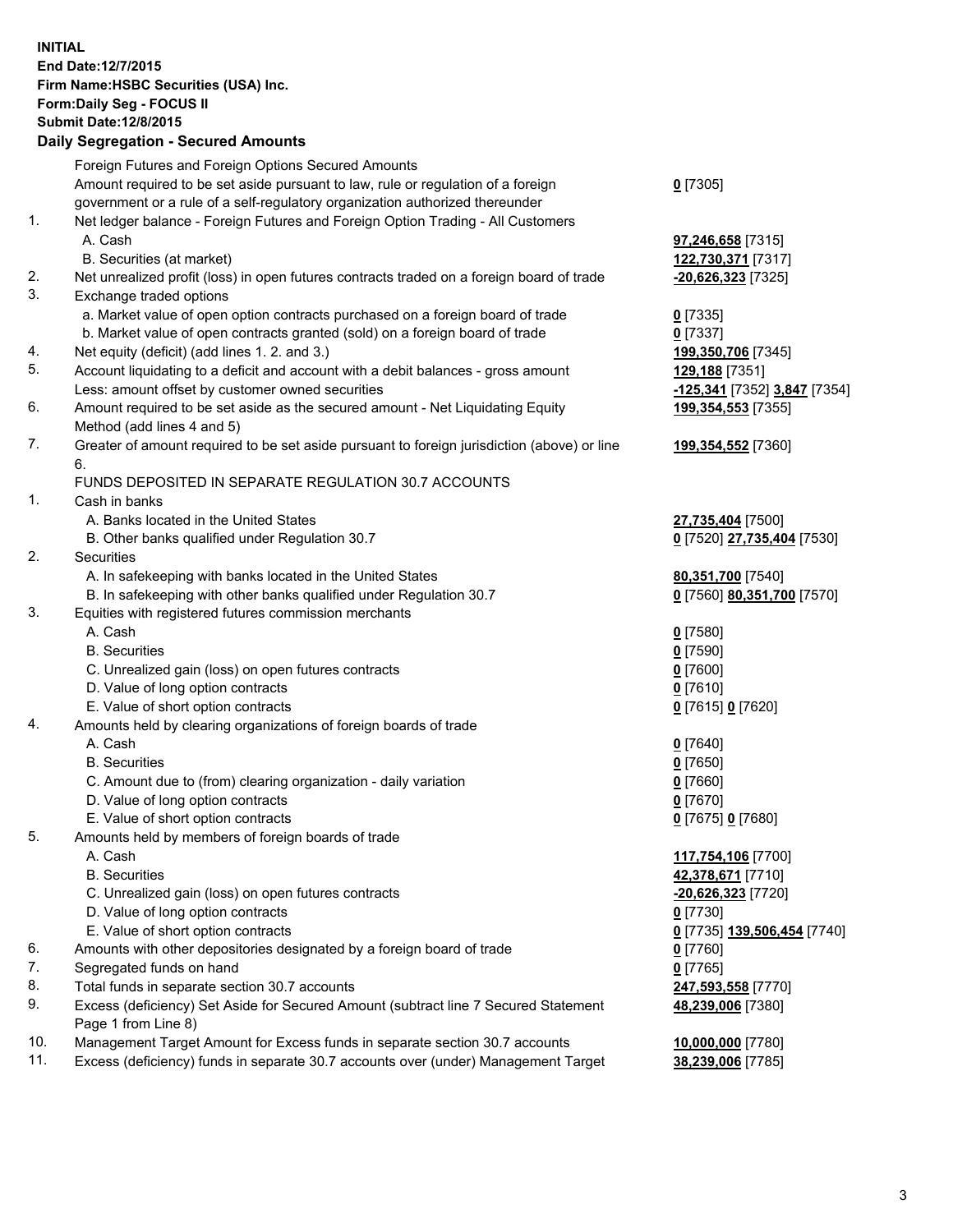| <b>INITIAL</b><br>End Date: 12/7/2015     |                                                                                     |                                    |  |  |  |
|-------------------------------------------|-------------------------------------------------------------------------------------|------------------------------------|--|--|--|
|                                           |                                                                                     |                                    |  |  |  |
| Firm Name: HSBC Securities (USA) Inc.     |                                                                                     |                                    |  |  |  |
| Form: Daily Seg - FOCUS II                |                                                                                     |                                    |  |  |  |
| <b>Submit Date: 12/8/2015</b>             |                                                                                     |                                    |  |  |  |
| Daily Segregation - Segregation Statement |                                                                                     |                                    |  |  |  |
|                                           | SEGREGATION REQUIREMENTS(Section 4d(2) of the CEAct)                                |                                    |  |  |  |
| 1.                                        | Net ledger balance                                                                  |                                    |  |  |  |
|                                           | A. Cash                                                                             | -161,278,051 [7010]                |  |  |  |
|                                           | B. Securities (at market)                                                           | 1,061,845,555 [7020]               |  |  |  |
| 2.                                        | Net unrealized profit (loss) in open futures contracts traded on a contract market  | 407,937,057 [7030]                 |  |  |  |
| 3.                                        | Exchange traded options                                                             |                                    |  |  |  |
|                                           | A. Add market value of open option contracts purchased on a contract market         | 142,662,961 [7032]                 |  |  |  |
|                                           | B. Deduct market value of open option contracts granted (sold) on a contract market | -64,516,421 [7033]                 |  |  |  |
| 4.                                        | Net equity (deficit) (add lines 1, 2 and 3)                                         | 1,386,651,101 [7040]               |  |  |  |
| 5.                                        | Accounts liquidating to a deficit and accounts with                                 |                                    |  |  |  |
|                                           | debit balances - gross amount                                                       | 7,723,058 [7045]                   |  |  |  |
|                                           | Less: amount offset by customer securities                                          | -6,526,556 [7047] 1,196,502 [7050] |  |  |  |
| 6.                                        | Amount required to be segregated (add lines 4 and 5)                                | 1,387,847,603 [7060]               |  |  |  |
|                                           | FUNDS IN SEGREGATED ACCOUNTS                                                        |                                    |  |  |  |
| 7.                                        | Deposited in segregated funds bank accounts                                         |                                    |  |  |  |
|                                           | A. Cash                                                                             | 78,743,759 [7070]                  |  |  |  |
|                                           | B. Securities representing investments of customers' funds (at market)              | $0$ [7080]                         |  |  |  |
|                                           | C. Securities held for particular customers or option customers in lieu of cash (at | 271,553,781 [7090]                 |  |  |  |
|                                           | market)                                                                             |                                    |  |  |  |
| 8.                                        | Margins on deposit with derivatives clearing organizations of contract markets      |                                    |  |  |  |
|                                           | A. Cash                                                                             | 27,324,828 [7100]                  |  |  |  |
|                                           | B. Securities representing investments of customers' funds (at market)              | 149,214,777 [7110]                 |  |  |  |
|                                           | C. Securities held for particular customers or option customers in lieu of cash (at | 790,291,774 [7120]                 |  |  |  |
|                                           | market)                                                                             |                                    |  |  |  |
| 9.                                        | Net settlement from (to) derivatives clearing organizations of contract markets     | 18,648,692 [7130]                  |  |  |  |
| 10.                                       | Exchange traded options                                                             |                                    |  |  |  |
|                                           | A. Value of open long option contracts                                              | 142,662,961 [7132]                 |  |  |  |
|                                           | B. Value of open short option contracts                                             | $-64,516,421$ [7133]               |  |  |  |
| 11.                                       | Net equities with other FCMs                                                        |                                    |  |  |  |
|                                           | A. Net liquidating equity                                                           | 112,860,348 [7140]                 |  |  |  |
|                                           | B. Securities representing investments of customers' funds (at market)              | 0 [7160]                           |  |  |  |
|                                           | C. Securities held for particular customers or option customers in lieu of cash (at | $0$ [7170]                         |  |  |  |
|                                           | market)                                                                             |                                    |  |  |  |
| 12.                                       | Segregated funds on hand                                                            | $0$ [7150]                         |  |  |  |
| 13.                                       | Total amount in segregation (add lines 7 through 12)                                | 1,526,784,499 [7180]               |  |  |  |
| 14.                                       | Excess (deficiency) funds in segregation (subtract line 6 from line 13)             | 138,936,896 [7190]                 |  |  |  |
| 15.                                       | Management Target Amount for Excess funds in segregation                            | 110,000,000 [7194]                 |  |  |  |
| 16.                                       | Excess (deficiency) funds in segregation over (under) Management Target Amount      | 28,936,896 [7198]                  |  |  |  |

Excess